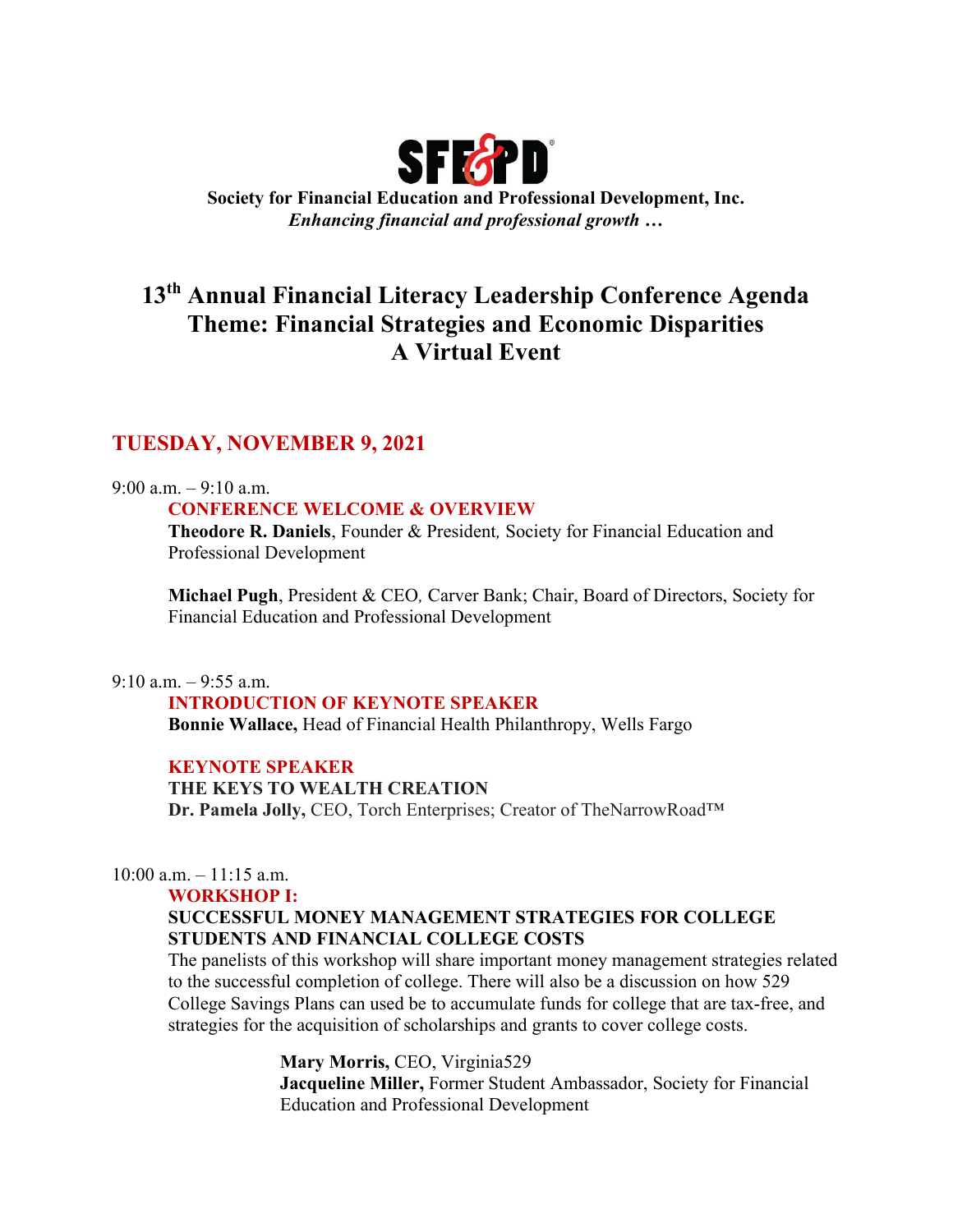Gene Natali, Co-Founder & CEO, Troutwood Rita Cheng, CFP®, CEO, Blue Ocean Global Wealth; Financial Educator, Society for Financial Education and Professional Development – Moderator

### WORKSHOP II:

# MENTAL HEALTH AND THE FINANCIAL ADVICE RELATIONSHIP

Mental health is a matter of increasing public concern. In this workshop, attendees will learn strategies directly from our subject-matter experts on how to work with individuals and investors experiencing mental health challenges and how to maintain balance and set boundaries. The panelists will answer the following questions:

- How investors and individuals' mental health challenges are adversely affecting their financial decision-making abilities
- How the pandemic and isolation are adding extra layers of anxiety and complicate the financial advice relationship
- How family influence affects decision-making, leaving some investors vulnerable to financial abuse and exploitation

Carol Lynde, President & CEO, Bridgehouse Asset Managers Adam Wiseman, Mental Health Subject-Matter Expert, Bridgehouse Asset Managers Advisory Panel

Lynne Kelly, Ph.D., Associate Professor, Department of Finance and International Business, School of Business, Howard University – Moderator

### $11:30$  a.m.  $-12:25$  p.m.

### WORKSHOP III:

# STRATEGIES FOR TEACHING TO MEET FINANCIAL LITERACY **STANDARDS**

In this workshop, experts share information about the Federal Reserve of St. Louis's guide: A "Standard" Personal Finance Curriculum, which is a curriculum designed as a high school personal finance course. It focuses on decision-making across the spectrum of financial literacy topics. There is also a presentation of multigenerational financial literacy programs and FinTech financial education programs.

> Jeannette N. Bennett, Senior Economic Education Specialist, Federal Reserve Bank of St. Louis-Memphis Branch Mac Gardner, CFP®, Founder & Chief Education Officer, FinLit Tech Luke W. Reynolds, Chief, Outreach and Program Development, Federal Deposit Corporation Susan Bistransin, Financial Education and Empowerment Coordinator, Prince George's County, Maryland; Teacher Advisory Council, Society

for Financial Education and Professional Development – Moderator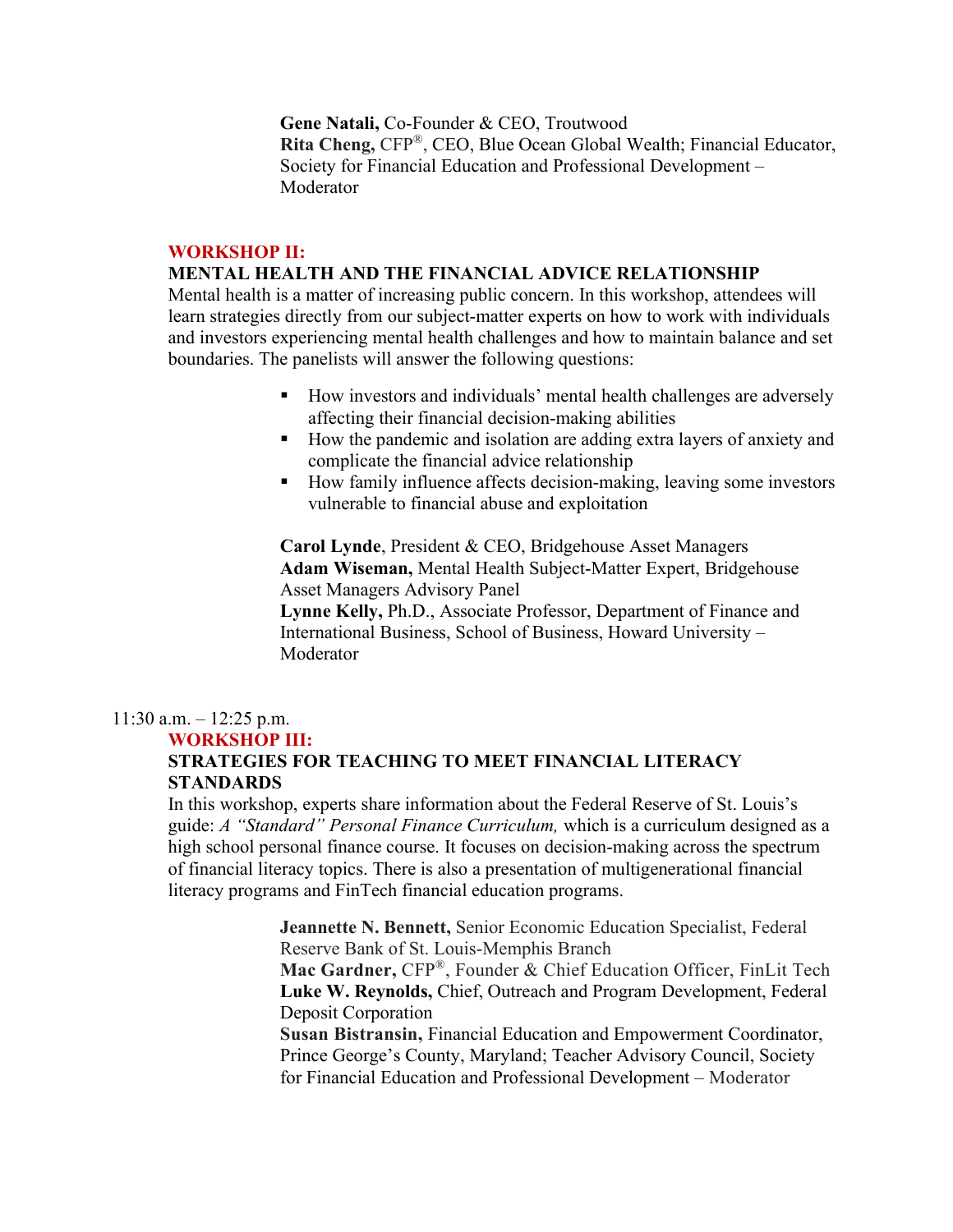### WORKSHOP IV:

#### PROMOTING CAREERS IN ECONOMICS, FINANCE, AND BANKING

In this workshop, thought leaders will share information on programs, initiatives, curricula, and partnerships designed for diversity and inclusion, and how to improve the pipeline to careers in economics, finance, and banking for women and underrepresented minorities in the financial services industry.

> Karim Hill, MBA, Executive Director, The American College Center for Economic Empowerment and Equality, The American College of Financial Services Anthony Nelson, Ph.D., Dean, School of Business, North Carolina Central University Mary Suiter, Ph.D., Assistant Vice President, Federal Reserve Bank of St. Louis Linda Brenner, Senior Director, Industry Operations and Diversity & Inclusion, Investment Company Institute – Moderator

 $12:30$  p.m.  $-1:00$  p.m. **LUNCHEON** 

### INTRODUCTION OF LUNCHEON SPEAKER

Theodore R. Daniels, Founder & President, Society for Financial Education and Professional Development

# LUNCHEON SPEAKER

FINANCIAL INCLUSION

John Moses, Deputy Director, Office of Investor Education and Advocacy, Securities and Exchange Commission

1:05 p.m.  $-2:25$  p.m.

#### WORKSHOP V:

# SUCCESSFULLY MANAGING PERSONAL FINANCES IN THE "NEW NORMAL"

The COVID-19 pandemic continues to impact the personal finances of households throughout the United States. This is amplified by a record number of individuals who are experiencing unemployment, unexpected health issues, divorces, deaths, and dramatic changes in the operations of industries. Financial advisors will share their experiences in working with individuals and households whose personal finances have been adversely impacted by the pandemic. The panelists will also provide guidance to conference attendees on how to manage their personal finances in this new environment in which we live.

Lee Baker, CFP®, President, Apex Financial Services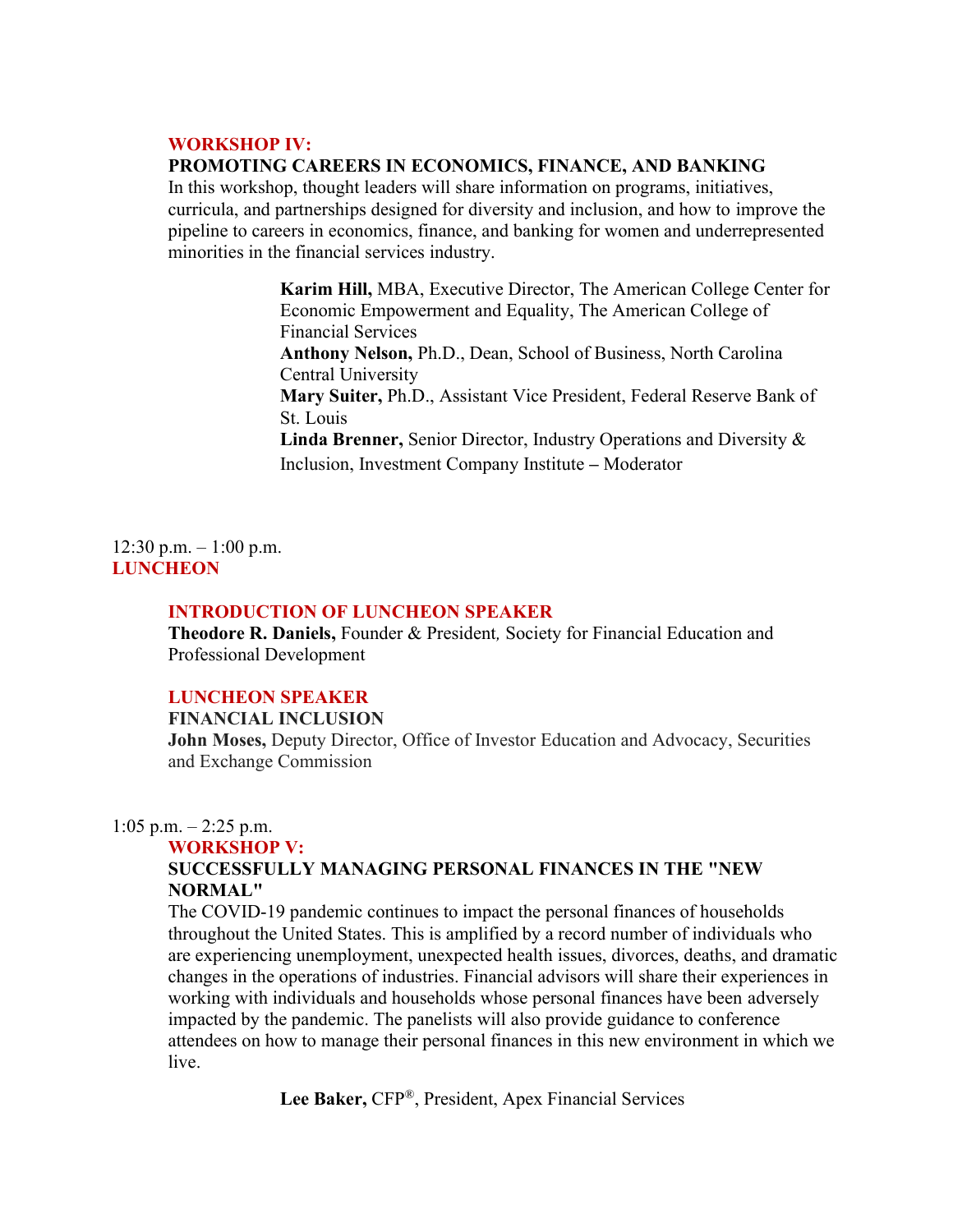Dawn Doebler, Principal & Senior Wealth Advisor, The Colony Group Daphne Wright, CPA, CFP®, Wright & Associates, CPA, PLLC; Financial Educator, Society for Financial Education and Professional Development Stephen T. Peoples, Jr., MSA, Accounting Professor, College of Business & Economics, North Carolina A&T State University –

Moderator

# WORKSHOP VI:

### CREDIT DATA SUPPRESSION/DELETION MEASURES

In this session, conference participants will hear from financial educators and authors of the recently released study of "Why Addition is Better than Subtraction: Measuring Impacts from System-Wide Deletion and Suppression of Derogatory Data in Credit Reporting." The study simulates the impacts of large-scale suppression and deletion of negative credit information proposed in the drafted COVID-19 response legislation, which offers an alternative approach to protect consumers.

> William "Bill" Cheeks, CEO, Abba Associates Inc. Dara Duguay, COO, Credit Builders Alliance Patrick Walker, Director of Research, Policy and Economic Research Council (PERC) Michael Turner, Ph.D., President & CEO, Policy and Economic Research Council (PERC) – Moderator

# 2:25 p.m.  $-3:00$  p.m. NETWORKING/EXHIBITOR HALL

 $3:00 \text{ p.m.} - 4:15 \text{ p.m.}$ 

## WORKSHOP VII:

# WHAT REPARATIONS WOULD LOOK LIKE IN SUPPORT OF LOW-INCOME HOUSEHOLDS

Economic reparation for Black Americans continues to be a topic discussed in the news, in communities, and across all levels of government. This workshop will include a discussion by leaders at the national and local level who are taking steps to address or redress serious violations of human rights or humanitarian law through reparations in the form of compensation to victims of these violations or laws. There will also be a discussion of a pilot program to address the needs ofK the "working poor" or low-income households.

Daniel Biss, Mayor of Evanston, Illinois

Ron Daniels, Ph.D., President, National Institute of the Black World 21st **Century** 

Ebonee Davis, Associate for Programming and Historical Research for Reparations, Virginia Theological Seminary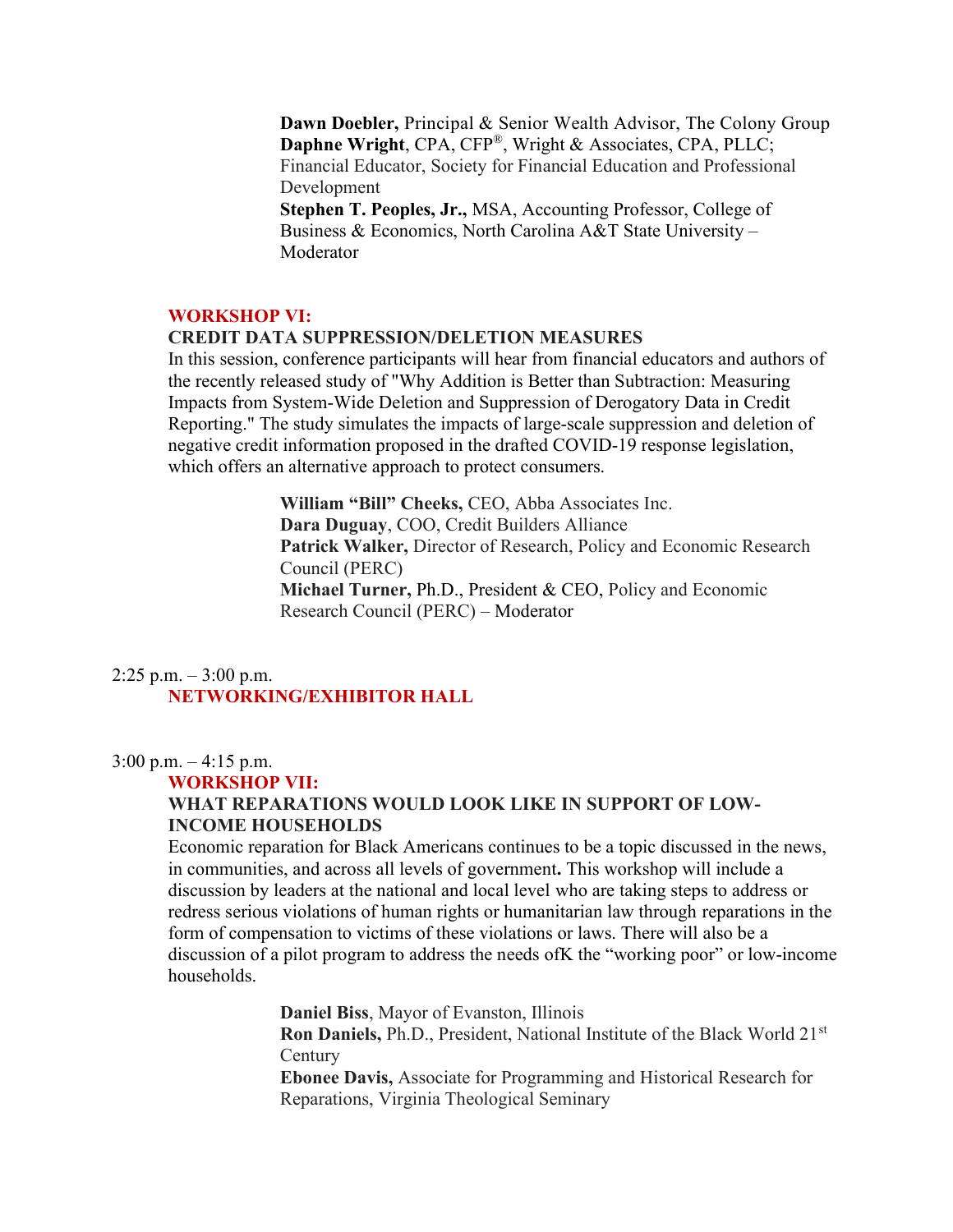Kate Garvey, Director, Alexandria Department of Community and Human Services Cheryl J. Sanders, Ph.D., Professor, Howard University School of Divinity; Senior Pastor, Third Street Church of God – Moderator

# 4:15 p.m.  $-$  5:00 p.m. NETWORKING/EXHIBITOR HALL

# WEDNESDAY, NOVEMBER 10, 2021

9:00 a.m. – 9:45 a.m.

### INTRODUCTION OF KEYNOTE SPEAKERS

Brianna Alexander, Manager of Employee Giving, Ally

### A KEYNOTE CONVERSATION

# RACIAL, GENDER, GENERATIONAL, EDUCATIONAL AND WEALTH GAPS: ECONOMIC DISPARITIES IN AMERICA

This conversation will examine the latest Federal Reserve data on the Black-White wealth gap, with a particular focus on minority investor inclusion. There will be a breakdown of the household balance sheet, which will highlight areas where there are the greatest ownership and debt gaps between Black and White Americans. The workshop will offer specific ideas for achieving greater minority investor inclusion. There will also be a discussion of ways to fix the widening wealth gap in the United States.

> Ray Boshara, Senior Advisor, Federal Reserve Bank of St. Louis Rodney Brooks, Founder, Rodney A. Brooks, LLC; Author, Fixing the Racial Wealth Gap

Theodore R. Daniels, Founder & President, Society for Financial Education and Professional Development, Inc. – Moderator

### 9:45 a.m.  $-11:00$  a.m.

### WORKSHOP VIII:

### FINANCIAL WELL-BEING TOOLKIT AND FINANCIAL EMPATHY

This workshop will include a presentation on a financial well-being toolkit, based on the Inclusive Financial Well-being and Empowerment Model, which attendees can use to improve their relationship with money. The workshop will also include information on self-compassion as a pathway to providing financial empathy to energize economic empowerment.

> Leah Davis, Founder, Leah Davis Coaching Timi Jorgensen, Ph.D., Director of Financial Education & Wellbeing, The American College of Financial Services Tammy McNeil, Assistant Professor, Department of Business, Economics, and Entrepreneurship, Bennett College – Moderator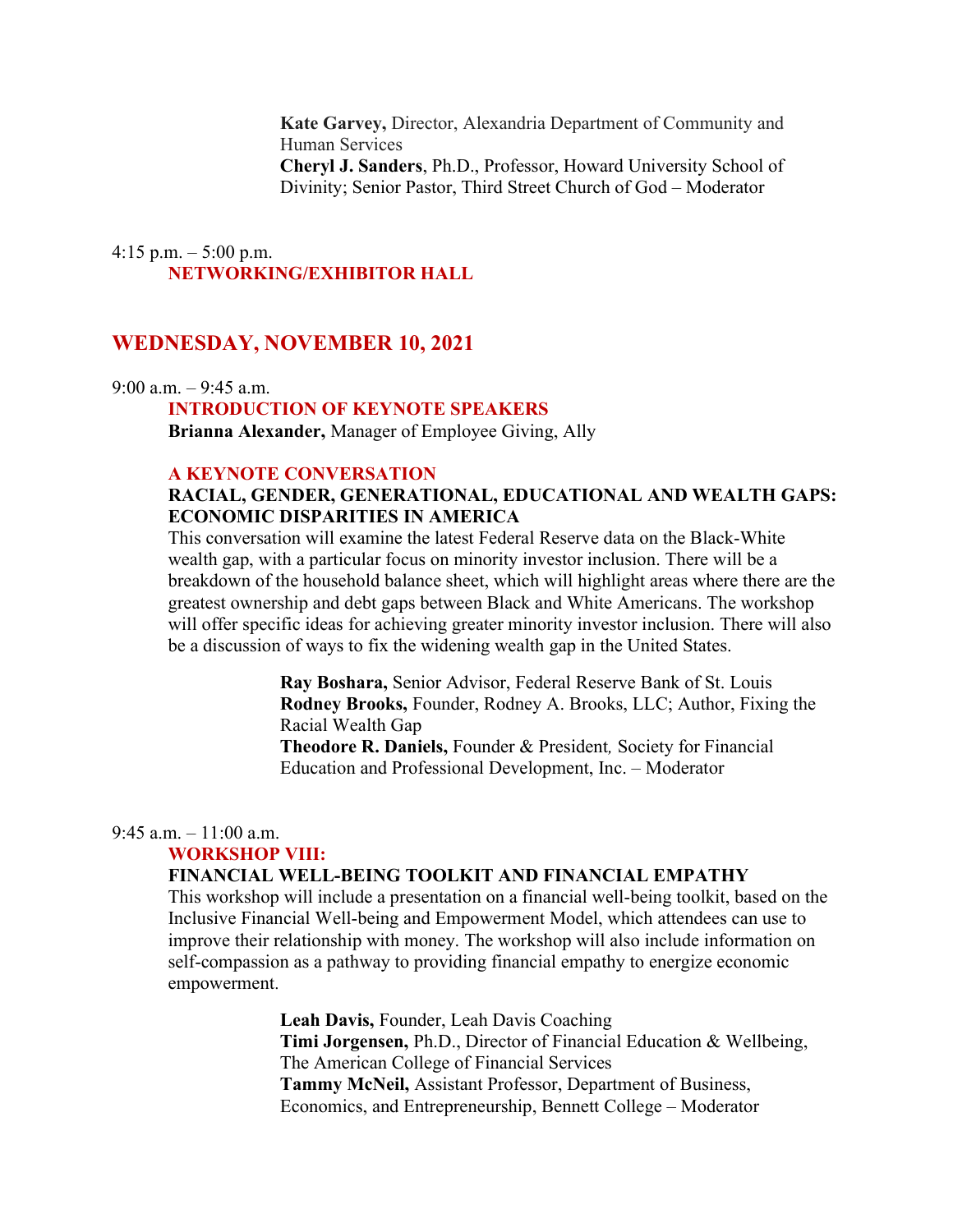#### WORKSHOP IX:

# FINANCIAL STRATEGIES AND RESOURCES DURING THE COVID-19 PANDEMIC

The years 2020 and 2021 have brought enormous financial and economic challenges to individuals and households in the United States. The panelists and moderator of this workshop will share financial strategies that individuals and households can use to limit the impact of financial challenges they face and will offer resources available to help address existing economic hardships.

> Heather Brown, Ed.D., PMP, SPHR, Financial Education & Impact Analyst/CFPB FinEx Program Lead, Consumer Education & Engagement, Office of Financial Education, Consumer Financial Protection Bureau Marcus Creighton, Vice President, Wealth Protection Advisors, LLC; Financial Educator, Society for Financial Education and Professional Development Evan Johnson, Howard University, Student Ambassador, Society for Financial Education and Professional Development Betangabeh Khumbah, Howard University, Student Ambassador, Society for Financial Education and Professional Development Heath F. Carelock, MPS, PMP, AFC®, Program Director, PGCC Financial Empowerment Center, Prince George's Community College – Moderator

# 11:00 a.m. – 11:30 a.m. NETWORKING/EXHIBITOR HALL

### $11:30$  a.m.  $-12:45$  p.m.

### WORKSHOP X:

# CRYPTOCURRENCY AND INVESTING APPS

Cryptocurrency and investment apps are frequently highlighted in the news. The panelists will provide clarity of what cryptocurrency represents and how it is used. There will also be a presentation on investment apps and how they are being used to acquire investments. This workshop will include a presentation made by a financial behaviorist who will share thoughts and ideas on investment decision-making.

> Yanely Espinal, Director, Next Gen Personal Finance, Creator of MissBeHelpful Robert Kinzer, Financial Educator, Society for Financial Education and Professional Development Steven Shu, Ph.D., Managing Principal, Digital Nudging Tech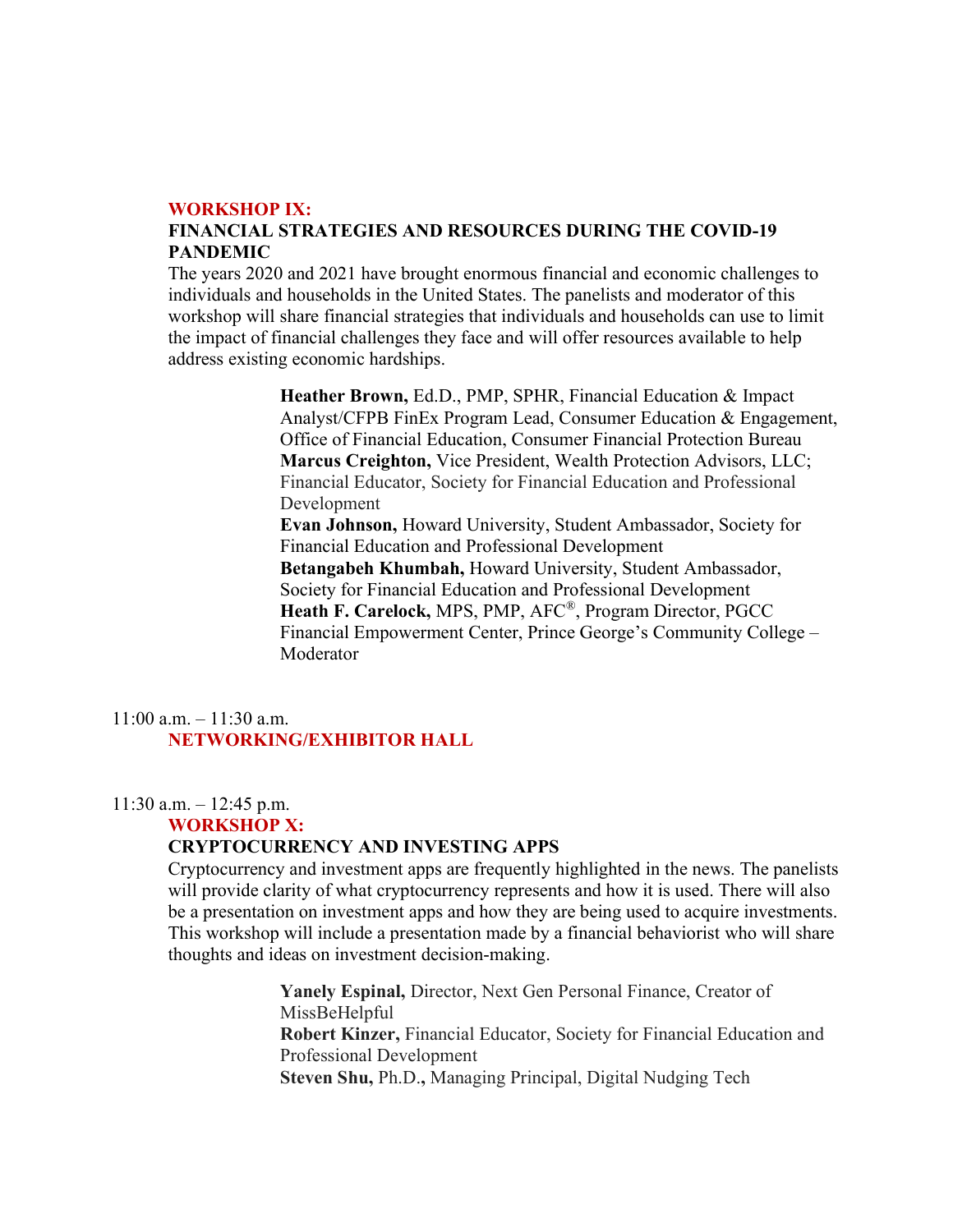Leslie M. Van Buskirk, Administrator, Division of Securities, Wisconsin Department of Financial Institutions (DFI) – Moderator

### WORKSHOP XI:

# DISASTER AND EMERGENCY PLANNING

Currently, Americans are coping with increasingly frequent national disasters and emergencies on a regular basis. The public constantly hears about events that occurred decades ago, but not about how to cope with current disasters. The panelists and moderator of this workshop will share Federal and state resources available for individuals and households to access should they confront a disaster or an emergency circumstance in their area. They will also cover the required documents needed to acquire resources and the availability of a disaster toolkit.

> Julius Jones, Executive Officer, Office of the Chief Administrative Officer, Federal Emergency Management Agency (FEMA) Allegra Tartaglia, Non-Governmental Services Branch Manager, Maryland Department of Emergency Management (MDEM) Len Foxwell, Principal, Tred Avon Strategies; and Lecturer, John Hopkins University; Board Member, Society for Financial Education and Professional Development – Moderator

 $12:45$  p.m.  $-1:15$  p.m. **LUNCHEON** 

### INTRODUCTION OF LUNCHEON SPEAKER

Sherifa Clarke, Medgar Evers College, CUNY, Student Ambassador, Society for Financial Education and Professional Development

### LUNCHEON SPEAKER

### FINANCIAL CHALLENGES FOR WOMEN AND COMMUNITIES OF COLOR

Janet Alvarez, MBA, Harvard Nieman Fellow, Award-winning Financial Journalist, & CNBC + @Acorns Contributor

### 1:30 p.m.  $-2:45$  p.m.

#### WORKSHOP XII:

# THE ROLE OF CDFIs AND MINORITY DEPOSITORY INSTITUTIONS IN ADDRESSING ECONOMIC DISPARITIES

This panel of financial experts will explain the role of Community Development Financial Institutions (CDFIs) and Minority Depository Institutions (MDIs). The panelists will share ways CDFIs and MDIs have made an impact in the communities they serve to address economic disparities such as the wealth gap, access to capital, and financial education. The workshop will discuss how microloans and financial education training help to provide access to capital, resources, and to procurement opportunities.